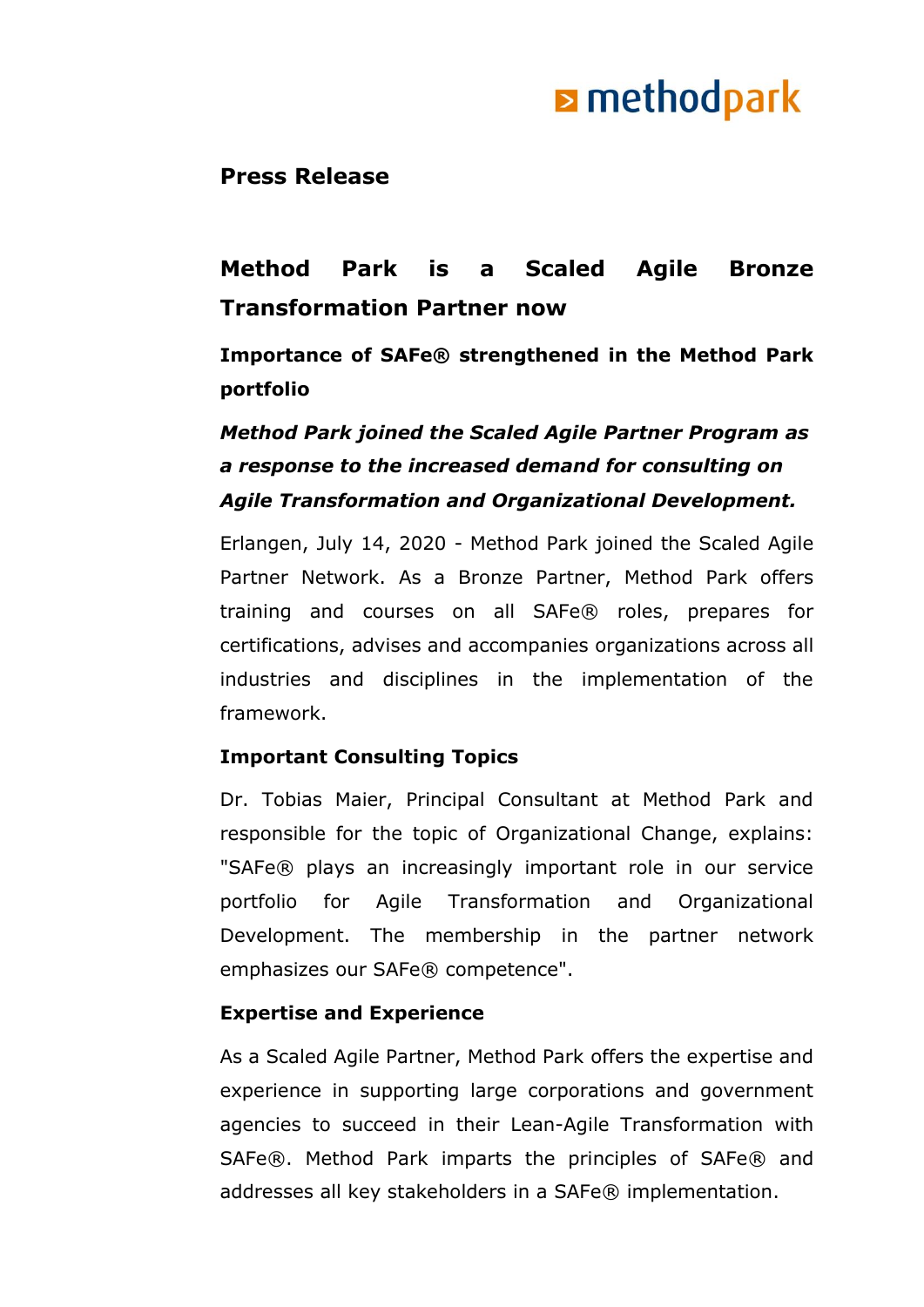# **E** methodpark

#### **Know-how Sourcing Pool**

In their organizational development, Method Park customers also benefit from a know-how sourcing pool that is well connected with the SAFe® partner network. Method Park now has access to exclusive training material, toolkits, and downloads for consulting and training.

*Number of characters (space characters included): 1.542*

#### **About Method Park**

Method Park specializes in complex product engineering in the environments of the automotive, medical, and aerospace industries. Method Park's portfolio includes consulting and engineering services, a comprehensive training program, and the process management tool "Stages".

Method Park was founded in 2001. On a worldwide basis, the company has supported and coached its customers on process optimization, compliance to industry-specific standards, and legal regulations, as well as the management of projects, products, and quality assurance. Method Park offers a practice-based training program on all current topics of Software & Systems Engineering in Europe, the US, and Asia.

With "Stages", Method Park offers a model-based process management tool, which supports its users on the definition, communication, and application of complex processes.

With around 200 employees, the company group has locations in Erlangen, Frankfurt on the Main, Hamburg, Munich and Stuttgart as well as in Detroit, Miami and Pittsburgh in the US and Shanghai in China. In 2019, Method Park generated an operative turnover of about 21 million euros.

#### **For further information, please contact:**

Dr. Christina Ohde-Benna, PR-Assistant Method Park Holding AG, Wetterkreuz 19a, 91058 Erlangen, Germany [Christina.Ohde-Benna@methodpark.de](mailto:Christina.Ohde-Benna@methodpark.de) [www.methodpark.com](http://www.methodpark.com/)